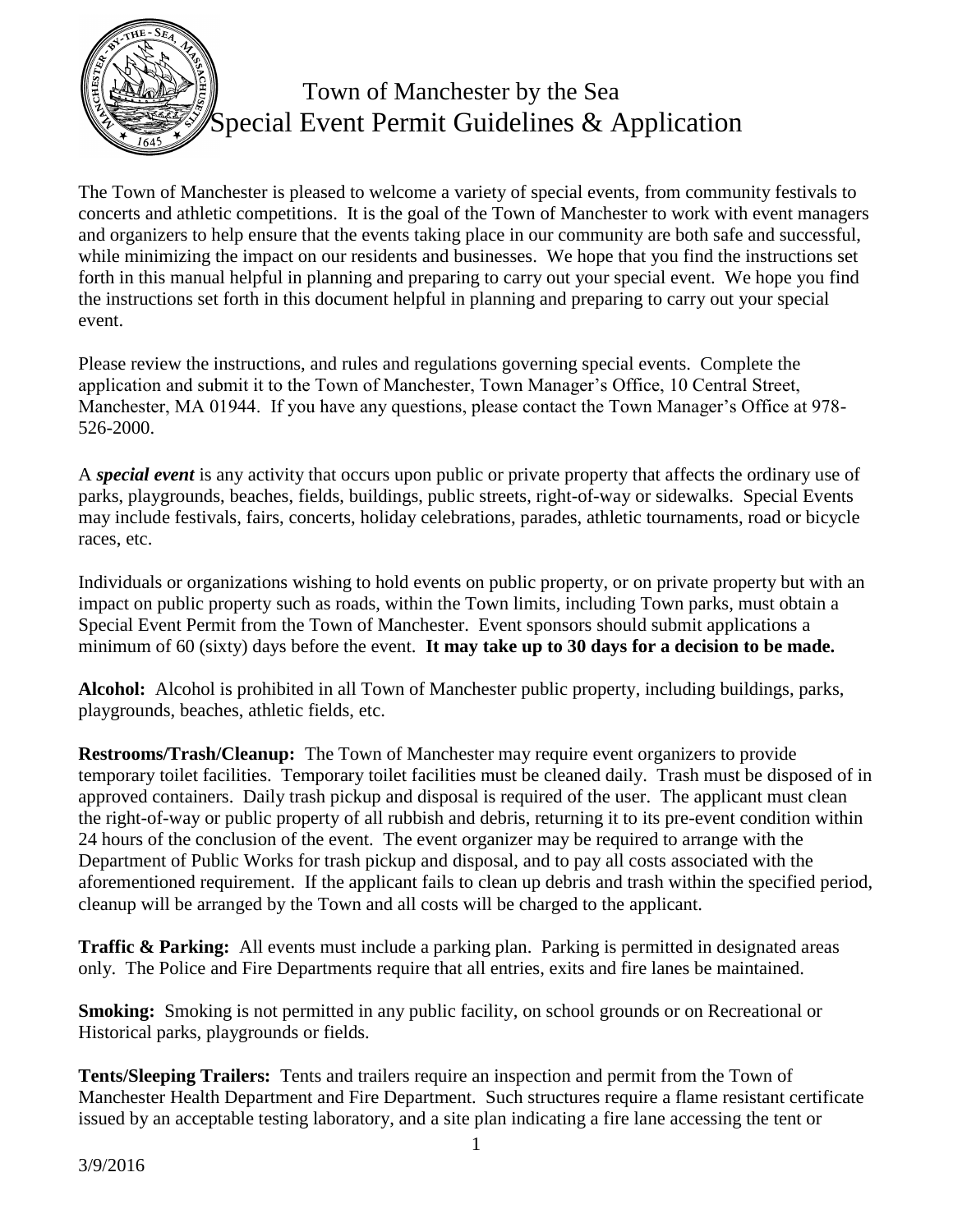trailer, a fire extinguisher on-site, and acknowledgement that no smoking, fireworks, or open flames will be permitted in the tent or trailer.

**Security/Traffic Control**: Events may require the hiring of police officers to provide for security and/or traffic control. This will obviously be an additional cost, contracted through the Police Department.

**First Aid and Medical:** Events may require provisions for first aid and medical personnel, including, but not limited to Town of Manchester Fire Department Emergency Medical Technicians.

**Enforcement:** Town of Manchester Police, Fire or other staff so designated by the Town Manager, may request that a resident, event employee or participant leave any park or public facility for violation of rules and regulations.

**Insurance:** All applicants must provide a certificate of insurance in the minimum amount of \$1,000,000.00 as a precondition for obtaining permits. The Certificate of Insurance must include all coverage deemed necessary for the event, as specified by the Town of Manchester and Town Council, including and indemnification and hold harmless clause. The Certificate of Insurance must name the Town of Manchester as an additional insured on all applicable policies. This Certificate must be submitted to the Town Manager's Office no later than ten (10) business days before the event. Special Event Permits will not be issued without submission of a Certificate of Insurance.

**Additional Permitting and Cost Requirements:** Depending upon the Special Event, additional permits may be required by Town of Manchester Departments. These may include, but are not limited to, permits for temporary food preparation, athletic field use, field lighting, merchandise sales, raffle licenses, and indoor space needs. The organizers of the event are responsible for obtaining any additional permits or licenses and are responsible for any additional costs incurred by the Town of Manchester as determined by representatives of each Town Department before the issuance of the Special Event Permit.

## **Special Event Application Checklist**

- o Submit your Special Events Permit Application (with all maps, diagrams and attachments as required) at least 60 days before the event.
- o Provide a Schedule of Events along with a Site Plan which addresses:
	- The location of the event on the property
	- Features and attractions
	- Participant circulation
	- Proposed parking including how you will handle overflow parking
	- Any proposed road closures
	- Location of trash receptacles and dumpsters
	- Location of temporary toilet facilities
	- Accessible routes for the disabled
	- Locations, size and number of any tents, trailers or temporary structures
	- Location, size, and description of any signage or banners
- o If food will be served or sold at the event, contact the Manchester Health Department to discuss Food and Beverage regulations before you submit your application. If required, your food permit must be submitted before final approval of the Special Event.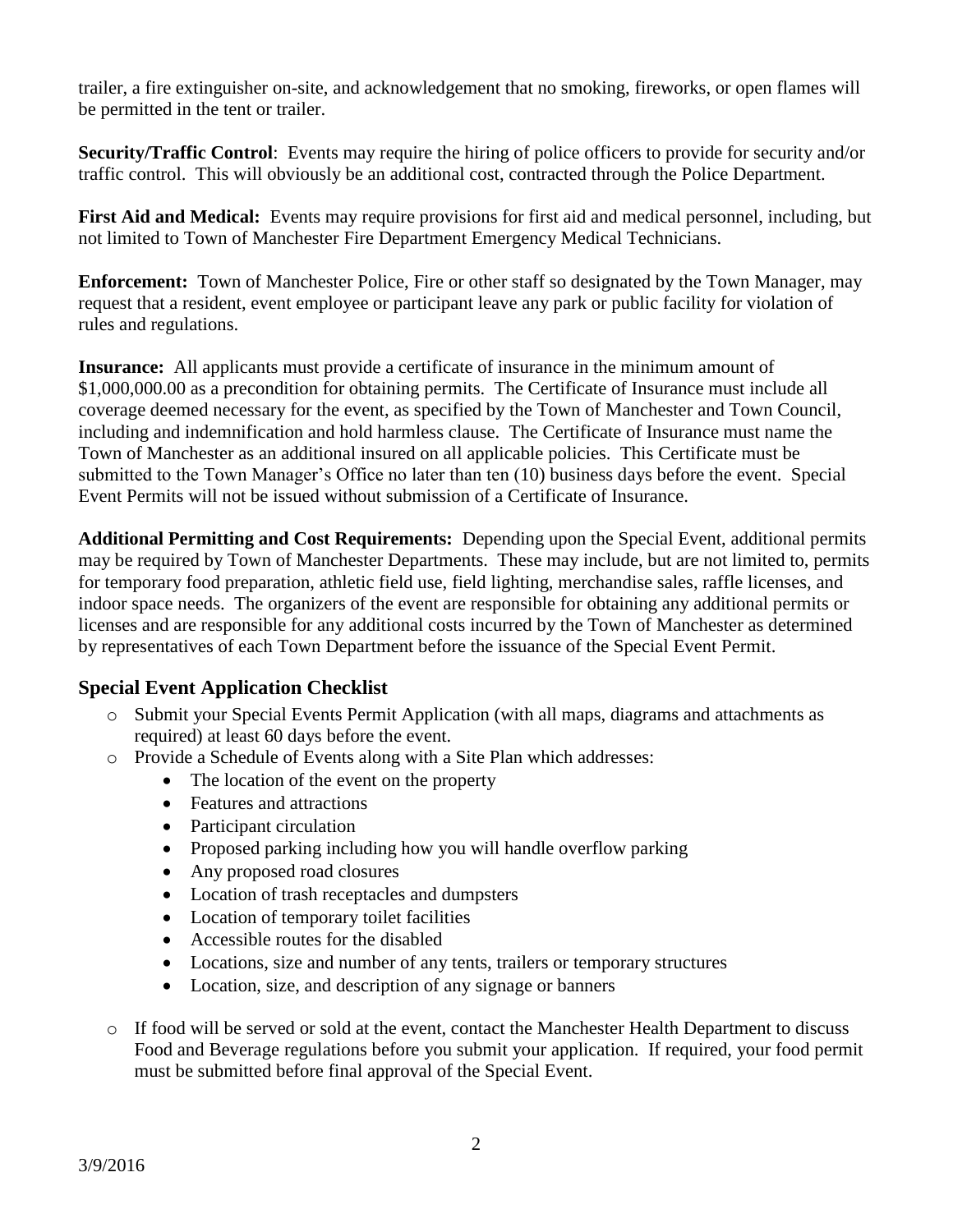- o If Police Details and/or Firefighters/EMTs will be required, contact the Manchester Police Department and Manchester Fire Department to secure services. Only Police Officers may direct traffic on town streets.
- o Provide a Certificate of Insurance no later than ten (10) business days before the event. Special Event Permits will not be issued without submission of a Certificate of Insurance.
- o Obtain any additional approvals and permits required by Town Departments (i.e. Recreation Department, Town Clerk's Office, Public Works Department, Police and Fire Departments).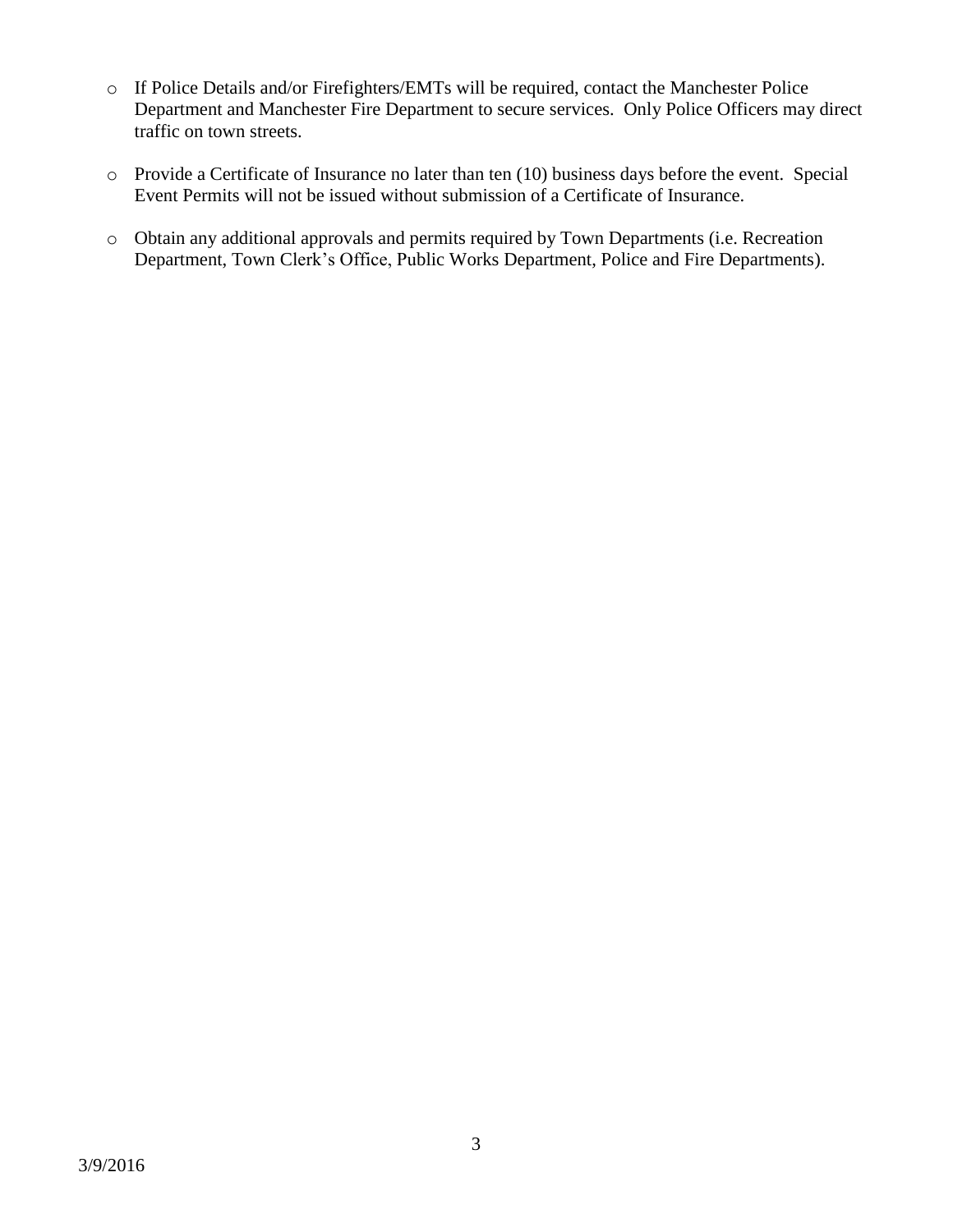

## **TOWN OF MANCHESTER-BY-THE-SEA SPECIAL EVENTS PERMIT APPLICATION**

|                                          |                                                                                                                                                | Non-Profit Profit                                                                                                                                                                                                                                                                                      |  |  |  |
|------------------------------------------|------------------------------------------------------------------------------------------------------------------------------------------------|--------------------------------------------------------------------------------------------------------------------------------------------------------------------------------------------------------------------------------------------------------------------------------------------------------|--|--|--|
|                                          |                                                                                                                                                | Tax ID #: $\frac{1}{2}$ = $\frac{1}{2}$ = $\frac{1}{2}$ = $\frac{1}{2}$ = $\frac{1}{2}$ = $\frac{1}{2}$ = $\frac{1}{2}$ = $\frac{1}{2}$ = $\frac{1}{2}$ = $\frac{1}{2}$ = $\frac{1}{2}$ = $\frac{1}{2}$ = $\frac{1}{2}$ = $\frac{1}{2}$ = $\frac{1}{2}$ = $\frac{1}{2}$ = $\frac{1}{2}$ = $\frac{1}{2$ |  |  |  |
|                                          |                                                                                                                                                |                                                                                                                                                                                                                                                                                                        |  |  |  |
|                                          |                                                                                                                                                | Daytime Phone: () Evening Phone: () Fax #: ()                                                                                                                                                                                                                                                          |  |  |  |
|                                          | E Mail: Web Site: Web Site:                                                                                                                    |                                                                                                                                                                                                                                                                                                        |  |  |  |
|                                          |                                                                                                                                                |                                                                                                                                                                                                                                                                                                        |  |  |  |
|                                          |                                                                                                                                                | _Concert _Carnival _Filming _Street Fair _Festival _Political Event _Raffle                                                                                                                                                                                                                            |  |  |  |
|                                          |                                                                                                                                                |                                                                                                                                                                                                                                                                                                        |  |  |  |
|                                          |                                                                                                                                                |                                                                                                                                                                                                                                                                                                        |  |  |  |
|                                          |                                                                                                                                                |                                                                                                                                                                                                                                                                                                        |  |  |  |
| <b>Requested Location:</b> Singing Beach | _ Masconomo Park<br>_ Sweeney Park<br>_Coach Ed Field Playground<br>_ Town Hall Common<br>_Tuck's Point Park<br>_ Black Beach<br>_ White Beach |                                                                                                                                                                                                                                                                                                        |  |  |  |
| <b>Actual Hours of Event:</b>            |                                                                                                                                                |                                                                                                                                                                                                                                                                                                        |  |  |  |
|                                          |                                                                                                                                                |                                                                                                                                                                                                                                                                                                        |  |  |  |
|                                          |                                                                                                                                                |                                                                                                                                                                                                                                                                                                        |  |  |  |
|                                          |                                                                                                                                                | <b>Description of Event Set Up:</b> (Attach additional sheets as necessary, including plans, maps, drawings, etc.)                                                                                                                                                                                     |  |  |  |
|                                          |                                                                                                                                                |                                                                                                                                                                                                                                                                                                        |  |  |  |
|                                          |                                                                                                                                                |                                                                                                                                                                                                                                                                                                        |  |  |  |